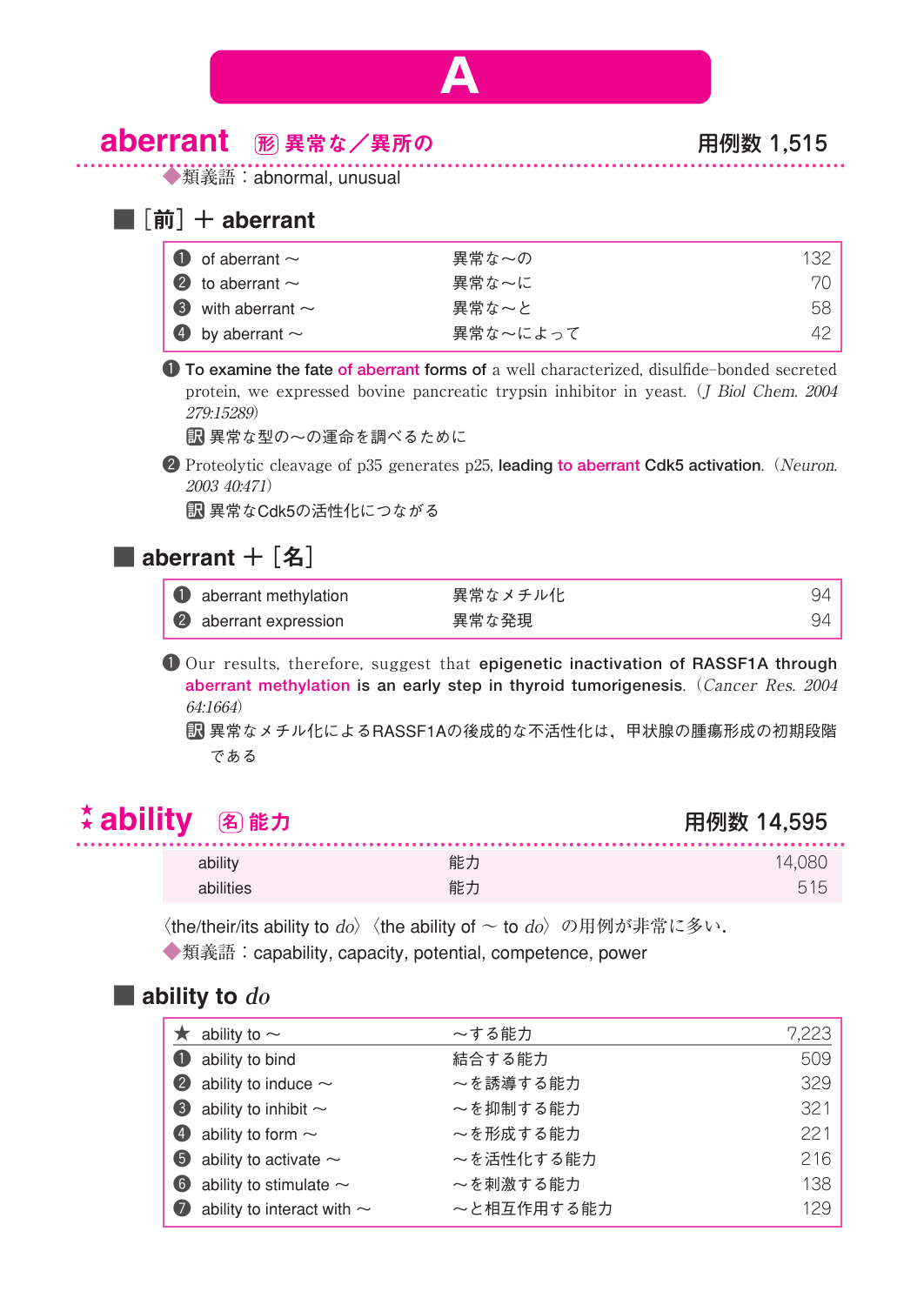1 Further, **filaggrin retains its ability to bind keratin** as it is degraded to smaller peptides. (J Invest Dermatol. 1999 112:843)

フィラグリンは,ケラチンに結合するそれの能力を保持する 訳

2 **Suppression by CD8 cells reflects their ability to induce CD4 cell apoptosis** via ligation of Fas.(J Immunol. 1998 160:559)

CD8細胞による抑制は,CD4細胞のアポトーシスを誘導するそれらの能力を反映する 訳

#### $\blacksquare$ [前] $+$  their/its/the ability to  $do$

| $\bullet$ for $\sim$ ability to $\cdots$ | …する~能力に対して | 669 |
|------------------------------------------|------------|-----|
| $\bullet$ in $\sim$ ability to $\cdots$  | …する~能力において | 649 |
| 3 with $\sim$ ability to $\cdots$        | …する~能力と    | 304 |
| 4 by $\sim$ ability to $\cdots$          | …する~能力によって | 262 |
| $\bullet$ of $\sim$ ability to $\cdots$  | …する~能力の    | 232 |
| 6 on $\sim$ ability to $\cdots$          | …する~能力に    | 190 |

1 **All compounds were tested for their ability to inhibit** monoamine reuptake under identical conditions. (*J Med Chem. 2000 43:2064*)

■■すべての化合物が,~を抑制するそれらの能力についてテストされた

4 **The growth suppression activity of PTEN was mediated by its ability to block cell cycle** progression in the G1 phase. (Proc Natl Acad Sci USA. 1998 95:15406) PTENの増殖抑制活性は,細胞周期進行をブロックするそれの能力によって仲介された 訳

#### ■  $[$ 動 $]$  + the ability to

| $\bullet$ $\cdots$ retained the ability to $\sim$ | …は,~する能力を保持した | 114 |
|---------------------------------------------------|---------------|-----|
| $\bullet$ $\cdots$ have the ability to $\sim$     | …は,~する能力を持つ   | 81. |

1 **The mutated GIRK2 retained the ability to interact with** G protein βγ subunits, and it showed almost the same inwardly rectifying property as the wild type. (*Proc Natl Acad* Sci USA. 2002 99:8430)

変異したGIRK2は,~と相互作用する能力を保持した 訳

#### ■ $[$ 過分 $]$  + ability to

| $\bullet$ reduced ability to $\sim$  | 低下した~する能力  | 108 |
|--------------------------------------|------------|-----|
| 2 decreased ability to $\sim$        | 低下した~する能力  | 59  |
| $\bullet$ impaired ability to $\sim$ | 損なわれた~する能力 | 53  |

1 In addition to the ts Rep mutant, **we identified a nonconditional mutant with a reduced ability to support** viral replication in vivo. (J Virol. 1999 73:9433)

われわれは,低下した~を支持する能力を持つ無条件変異体を同定した 訳

### ■ the ability of  $+$  [名]  $+$  to  $do$

| $\star$ the ability of $\sim$                     | ~の能力       | 5,933 |
|---------------------------------------------------|------------|-------|
| $\bullet$ the ability of $\sim$ to $\cdots$       | …する~の能力    | 4.193 |
| $\cdot$ the ability of $\sim$ to induce $\cdots$  | …を誘導する~の能力 | 225.  |
| $\cdot$ the ability of $\sim$ to bind             | 結合する~の能力   | 200.  |
| $\cdot$ the ability of $\sim$ to inhibit $\cdots$ | …を抑制する~の能力 | 170.  |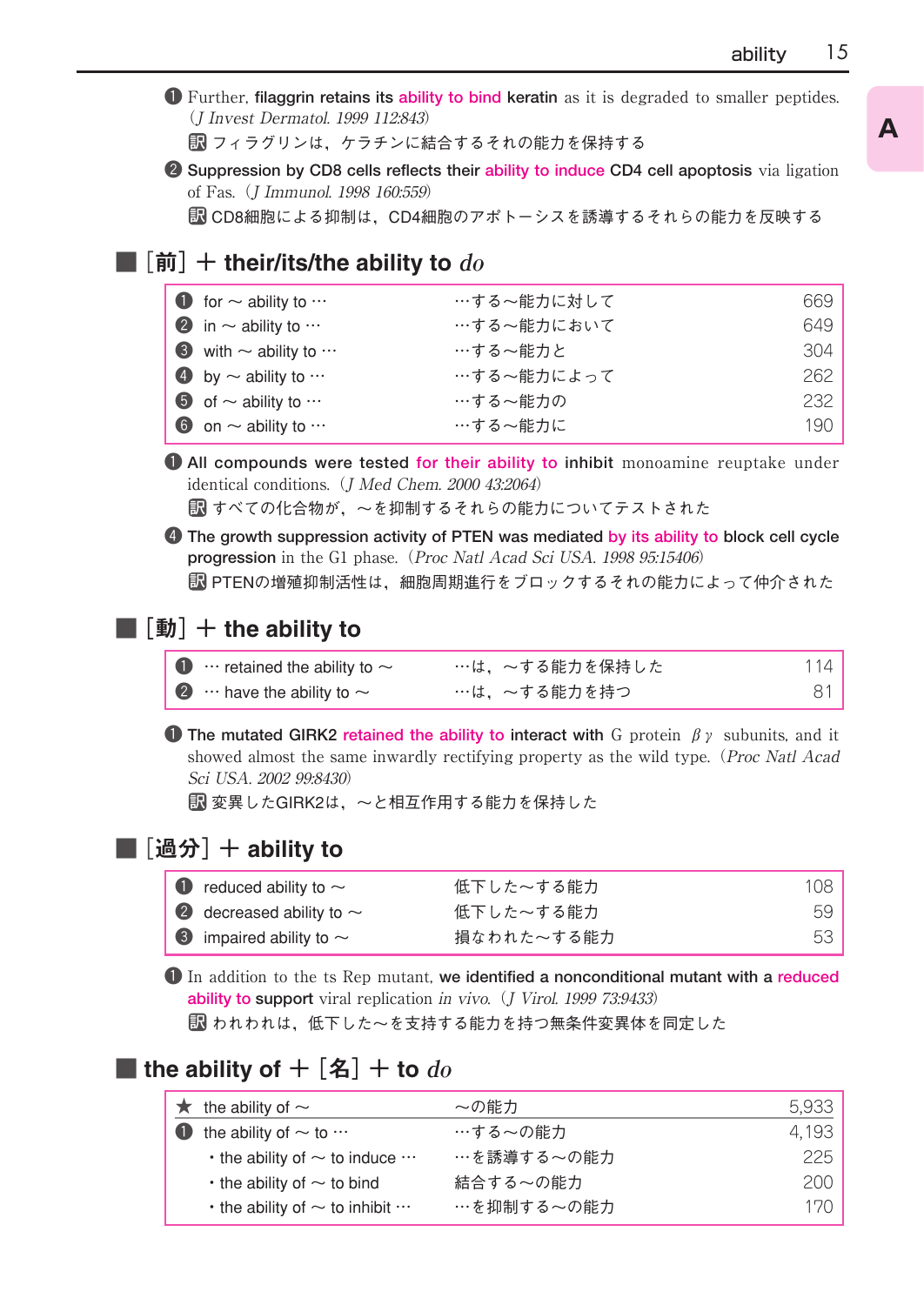1 **The ability of p53 to induce cell cycle arrest is linked to its ability to induce** transcription of genes such as the cyclin–dependent kinase inhibitor p21.(Oncogene. 2001 20:659) 細胞周期停止を誘導するp53の能力は,~を誘導するそれの能力と関連する 訳

## ■[前]+ the ability of +[名]+ to **do**

| $\bullet$ on the ability of $\sim$ to $\cdots$   | …する~の能力に    | 204. |
|--------------------------------------------------|-------------|------|
| 2 in the ability of $\sim$ to $\cdots$           | …する~の能力における | 168  |
| $\bullet$ with the ability of $\sim$ to $\cdots$ | …する~の能力と    | 158  |
| $\bullet$ to the ability of $\sim$ to $\cdots$   | …する~の能力に    | 126  |

1 We suggest that this difference could be attributable to **a genotypic effect on the ability of some individuals to launch a cell-mediated immune response**.(Transplantation. 2000 69:679)

細胞仲介性の免疫応答を起こす幾人かの個々人の能力に対する遺伝子型の影響 訳

2 A null mutation in the sigB gene **led to substantial defects in the ability of L. monocytogenes to use** betaine and carnitine as osmoprotectants. (*J Bacteriol. 1998* 180:4547)

■■ …は,〜を使うリステリア菌の能力の実質的な欠損につながった

## ■[動]+ the ability of +[名]+ to **do**

| $\bullet \cdot \cdot$ examined the ability of $\sim$ to $\cdot \cdot \cdot$ | …は、…する~の能力を調べた   | 114 |
|-----------------------------------------------------------------------------|------------------|-----|
| $\bullet \cdot \cdot$ affect the ability of $\sim$ to $\cdots$              | …は、…する~の能力に影響する  | 66  |
| $\bullet \cdot \cdot$ tested the ability of $\sim$ to $\cdots$              | …は、…する~の能力をテストした | 62. |
| $\bullet \cdot \cdot$ reduced the ability of $\sim$ to $\cdot \cdot \cdot$  | …は、…する~の能力を減らした  | 61  |
| $\bullet \cdot \cdot$ investigated the ability of $\sim$ to $\cdots$        | …は、…する~の能力を精査した  | 58  |

1 **We also examined the ability of the NQO1 protein to associate with p53** using coimmunoprecipitation experiments. (*J Biol Chem. 2003 278:10368*) われわれは,また,p53と結合するNQO1タンパク質の能力を調べた 訳

## <mark>ablate</mark> 動 消滅させる/除去する いっと インスタン のたい 用例数 447

| ablated  | 消滅した/~を消滅させた   | 315 |
|----------|----------------|-----|
| ablate   | ~を消滅させる/~を除去する | 68  |
| ablates  | ~を消滅させる/~を除去する | -37 |
| ablating | ~を消滅させる/~を除去する | 27  |

他動詞.

◆類義語: abolish, eliminate, remove, lose, delete, degrade, deplete, disappear

#### ■ ablated  $+$   $\lceil$ 前 $\rceil$

| $\bullet$ ablated in $\sim$ | ~において消滅した  |  |
|-----------------------------|------------|--|
| 2 ablated by $\sim$         | 〜によって除去された |  |

 $\bullet$  **C/EBP**  $\alpha$  itself was completely ablated in the liver by day 4 after the injection of poly (I:C).(J Biol Chem. 2005 280:38689)

 $\overline{3}$  C/EBP  $\alpha$  自身は, 肝臓において完全に消滅した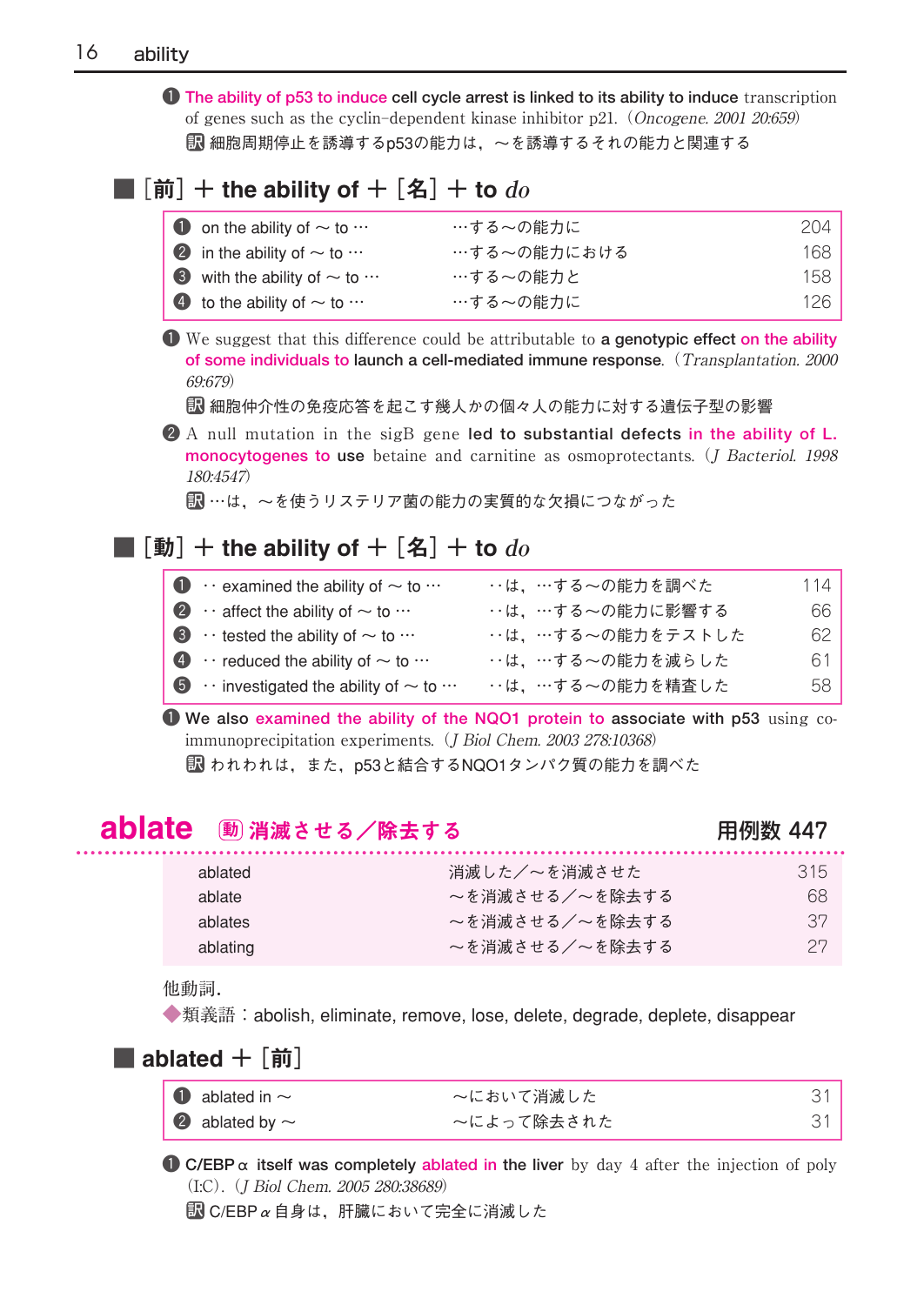# **able** ある はんじゃく はんじゃく はんじゃく はんじゃく 用例数 4,719

◆類義語: capable ◆反意語: unable

■ able to **do**

| $\star$ able to $\sim$           | ~することができる     | 4,680 |
|----------------------------------|---------------|-------|
| <b>1</b> able to bind            | 結合することができる    | 229   |
| 2 able to induce $\sim$          | ~を誘導することができる  | 200   |
| $\bullet$ able to inhibit $\sim$ | ~を抑制することができる  | 97    |
| 4 able to activate $\sim$        | ~を活性化することができる | 92.   |

2 Further studies found that **arsenite exposure was able to induce cyclin D1 expression**. (Cancer Res. 2005 65:9287)

亜砒酸塩曝露は,サイクリンD1発現を誘導することができた 訳

#### abnormal <br>
图 異常な インファント 田例数 2.793 形 異常な

◆類義語: aberrant, unusual

#### ■ abnormal in

| $\bullet$ abnormal in $\sim$ | ~において異常な |  |
|------------------------------|----------|--|
|------------------------------|----------|--|

1 **Pulmonary function is frequently abnormal in patients with** congestive heart failure (CHF), the mechanism of which has not been completely characterized.(Circulation. 2002 106:1794)

肺機能は,~の患者においてしばしば異常である 訳

#### ■ $[$ 前 $]$  + abnormal

| $\bullet$ of abnormal $\sim$            | 異常な~の     | 200  |
|-----------------------------------------|-----------|------|
| 2 with abnormal $\sim$                  | 異常な〜と     | 162. |
| $\cdot$ associated with abnormal $\sim$ | 異常な〜と関連する | 54   |

2 **Diabetes is associated with abnormal autonomic function** and increased mortality. (Diabetes. 2002 51:803)

糖尿病は,異常な自律神経機能と関連する 訳

## abnormality 異常/異常性 用例数 3,260 名

| abnormalities | 異常/異常性 | 2.805 |
|---------------|--------|-------|
| abnormality   | 異常/異常性 | 455   |

複数形の用例が非常に多い.〈abnormalities in〉の用例が多い.

◆類義語:aberration, deviation

## ■ abnormalities  $+$   $\lceil$ 前 $\rceil$

| $\bullet$ abnormalities in $\sim$ | ~の異常 | 629 |
|-----------------------------------|------|-----|
| $\bullet$ abnormalities of $\sim$ | 〜の異常 | 253 |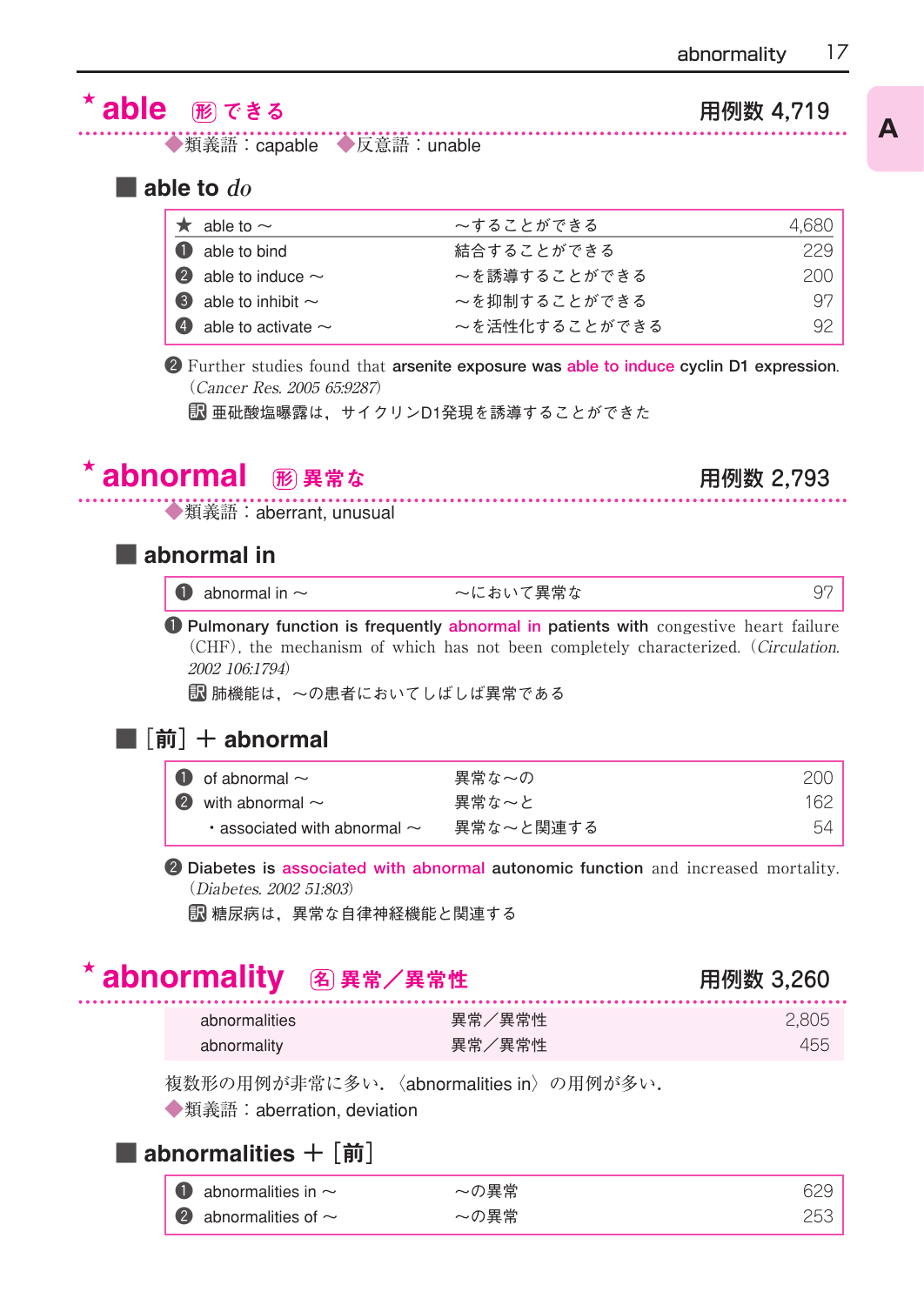1 **Congenital abnormalities in the coronary system can have major deleterious effects on** heart function. (Circ Res. 2002 91:761)

冠状動脈系の先天的な異常は,~に対する大きな有害な影響を持ちうる 訳

2 **Constitutive inactivation of KIF3A produces abnormalities of left-right axis determination** and embryonic lethality.(Proc Natl Acad Sci USA. 2003 100:5286) KIF3Aの構成的な不活性化は,左右軸決定の異常を生み出す 訳

# abolish 消滅させる/破壊する/廃止する 用例数 3,890 動

| abolished  | 消失する/~を消滅させた | 2.893 |
|------------|--------------|-------|
| abolishes  | ~を消滅させる      | 499   |
| abolish    | ~を消滅させる      | 434   |
| abolishing | ~を消滅させる      | 64    |

他動詞.受動態の場合は,「消失する」という意味に用いられることが多い.

◆類義語:eliminate, lose, delete, remove, degrade, deplete, ablate, disappear

#### ■ abolished  $+$   $|\hat{\mathbf{m}}|$  /when

| $\bullet$ abolished by $\sim$   | ~によって消失する | 611 |
|---------------------------------|-----------|-----|
| 2 abolished in $\sim$           | ~において消失する | 236 |
| $\bullet$ abolished when $\sim$ | ~のとき消失する  | 70- |

1 The transforming and **antiapoptotic activities of v-Rel were abolished by defined Serto-Ala mutations** and restored by most Ser–to–Asp substitutions.(Mol Cell Biol. 1999 19:307)

v-Relの抗アポトーシス活性は,限定されたセリンからアラニンへの変異によって消失 訳 した

2 **Inhibition was maximal at 16 hr and abolished in the presence of** SR141716A, a selective CB<sub>1</sub> receptor antagonist. (*J Neurosci. 2001 21:2425*)

抑制は,~の存在下において16時間で最大になりそして消失した 訳

### ■ abolished +[名句]

| $\bullet$ $\cdots$ abolished the ability of $\sim$ | …は,~の能力を消滅させた | 42 |
|----------------------------------------------------|---------------|----|
| $\bullet$ $\cdots$ abolished binding               | …は,結合を消滅させた   | 30 |

1 By contrast, cellular depletion of STAT–5 with antisense ODNs **completely abolished the ability of GH to promote differentiation.** (J Biol Chem. 1999 274:8662) ~は,分化を促進する成長ホルモンの能力を完全に消滅させた 訳

#### ■[副]+ abolished

| completely abolished      | 完全に消失した/完全に消滅させた   | 270 |
|---------------------------|--------------------|-----|
| <b>2</b> nearly abolished | ほとんど消失した/ほとんど消滅させた | 40  |

1 The increased proton leak in the transgenic mitochondria **was completely abolished by the addition of GTP.**(J Biol Chem. 2003 278:22298) 訳 ~は,GTPの添加によって完全に消失した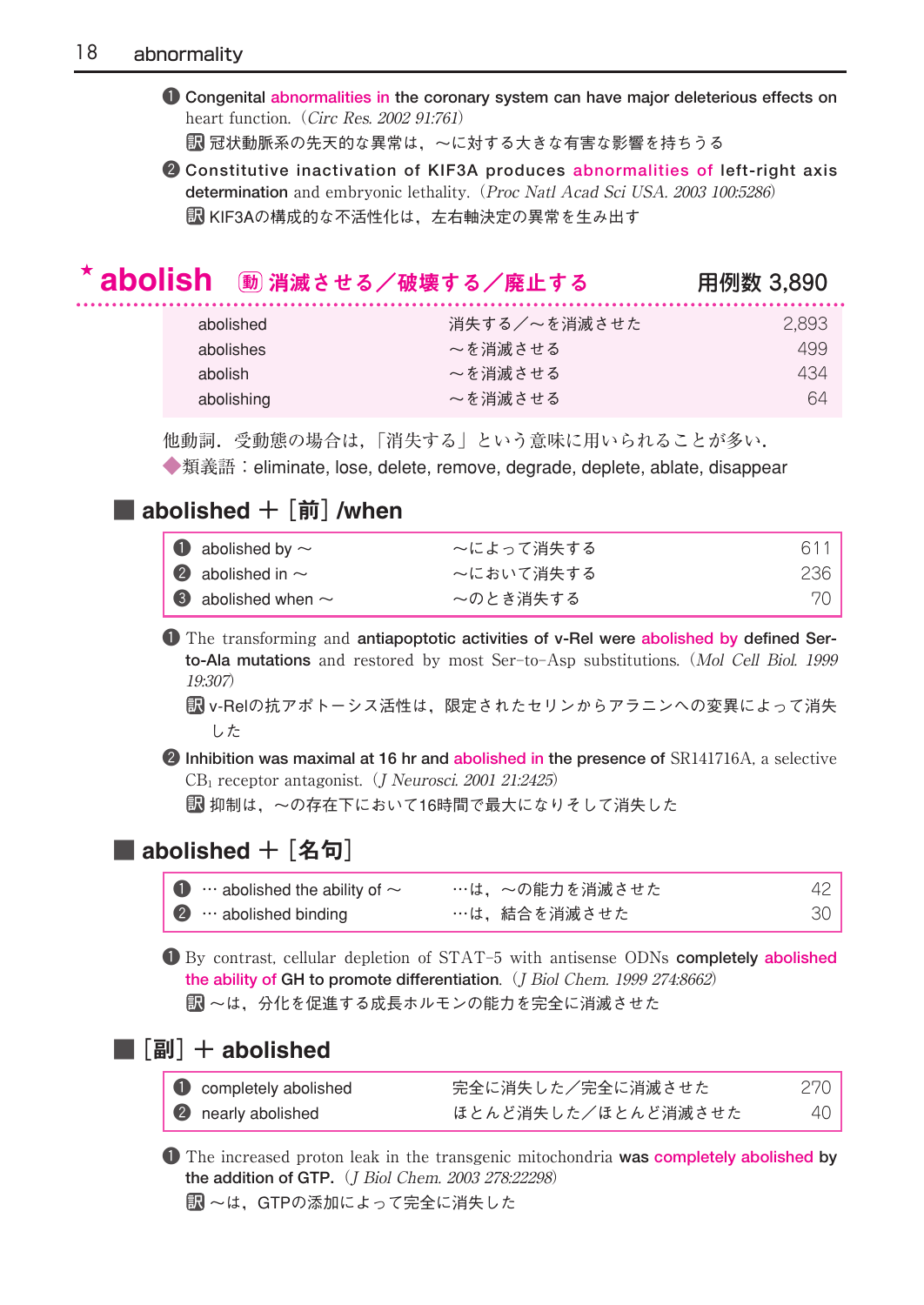2 As a result, the constitutive release of Aβ40 was nearly abolished. (J Biol Chem. 2002) 277:27021)

 $\boxdot$  A  $\beta$  40の恒常的な放出は,ほとんど消失した

## abrogate 動 抑止する いっちゃく いっちゃく りゅう 用例数 1,765

| abrogated  | 抑止される/~を抑止した | 1.161 |
|------------|--------------|-------|
| abrogates  | ~を抑止する       | 309   |
| abrogate   | ~を抑止する       | 239   |
| abrogating | ~を抑止する       | 56    |

#### 他動詞.

◆類義語:block, silence, prevent, hinder, occlude, hamper, arrest, suppress, repress, inhibit

#### ■ abrogated  $+$  [前]

| $\bullet$ abrogated by $\sim$ | ~によって抑止される | 297 |
|-------------------------------|------------|-----|
| 2 abrogated in $\sim$         | ~において抑止される | 80  |

1 Furthermore, **ras- and myc-mediated transformation of mouse embryonic fibroblasts was abrogated by expression of HEY1** in a p53-dependent manner. (Proc Natl Acad Sci USA. 2004 101:3456)

マウス胚性線維芽細胞のrasおよびmycに仲介される形質転換は,HEY1の発現によって 訳 抑止された

#### ■ $[$ 副 $]$  + abrogated

| completely abrogated  | 完全に抑止された/完全に抑止した   | 132 |
|-----------------------|--------------------|-----|
| 2 partially abrogated | 部分的に抑止された/部分的に抑止した | 20  |

1 Corepression by ETO **was completely abrogated by histone deacetylase inhibitors**. (Mol Cell Biol. 2000 20:2075)

~は,ヒストン脱アセチル化酵素阻害剤によって完全に抑止された 訳

#### ■ abrogated + [名句]

| $\bullet$ $\cdots$ abrogated the ability of $\sim$        | …は,~の能力を抑止した  |  |
|-----------------------------------------------------------|---------------|--|
| $\bullet \cdot \cdot$ abrogated $\sim$ effect of $\cdots$ | ‥は,…の〜効果を抑止した |  |

1 Point mutations of conserved cysteine residues or a histidine in the RING finger domain, which are required for zinc binding, **abrogated the ability of Cbl to negatively regulate Syk** in COS-7 cells and Ramos B lymphocytic cells. (*J Biol Chem. 2000 275:414*) ~は,Sykを負に調節するCblの能力を抑止した 訳

|          | ☆ absence 阁存在しないこと/非存在/不在 | 用例数 10.828 |
|----------|---------------------------|------------|
| absence  | 存在しないこと/非存在               | 10.816     |
| absences | 存在しないこと/非存在               | 12         |

## **A**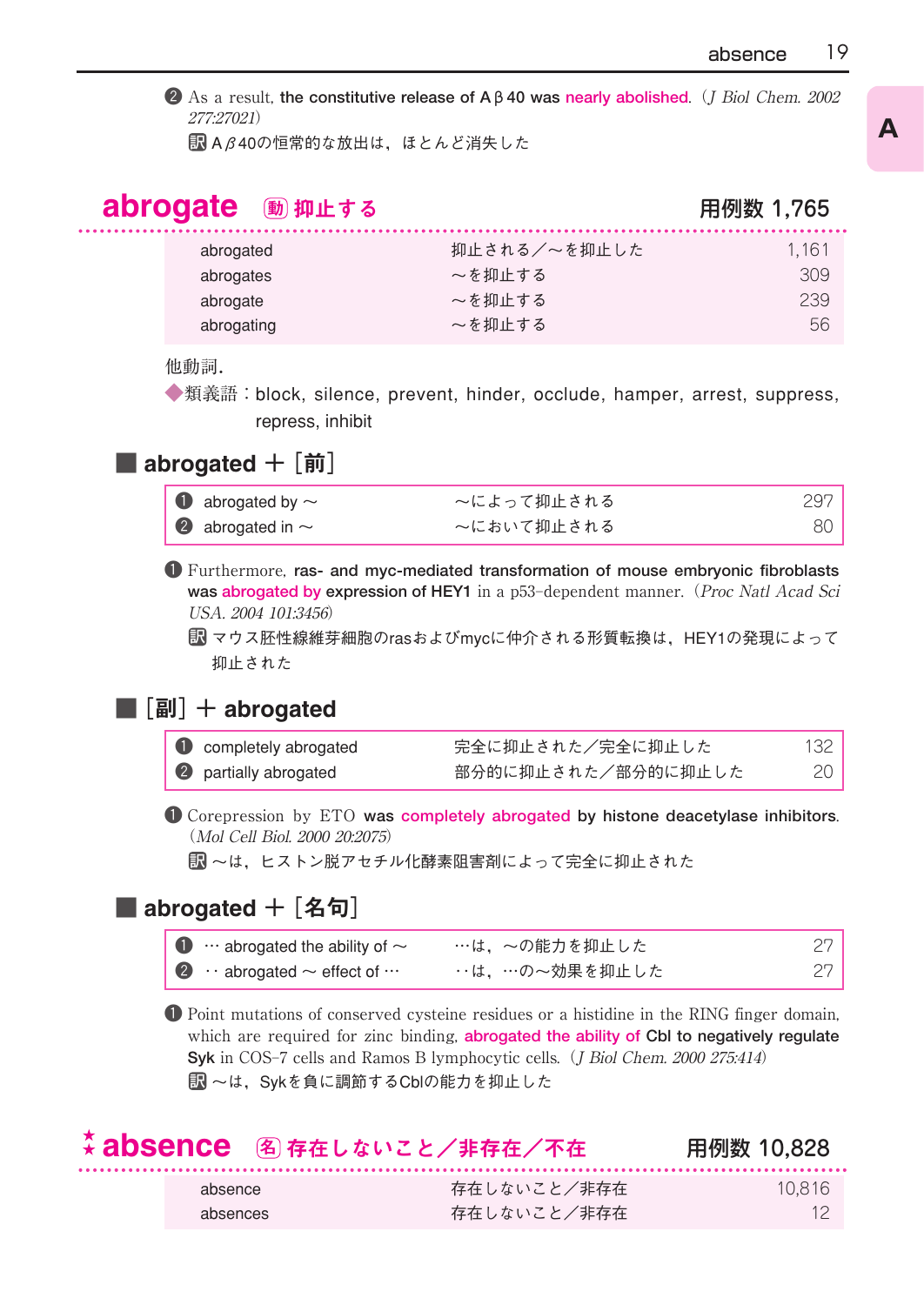定冠詞が付く場合が非常に多く,特に〈in the absence of〉の用例が多い. 複数形の 用例はほとんどないが,不定冠詞を伴う用例は認められる.

◆類義語:lack, deficiency ◆反意語:presence

### ■ $[\hat{\mathbb{m}}]$  + the absence of

|   | $\star$ absence of $\sim$                 | ~の非存在          | 10,427 |
|---|-------------------------------------------|----------------|--------|
|   | in the absence of $\sim$                  | ~が存在しない場合に     | 6,628  |
|   | $\cdot$ In the absence of $\sim$          | ~が存在しない場合に     | 925    |
|   | $\cdot$ even in the absence of $\sim$     | たとえ~が存在しない場合でも | 362    |
|   | $\cdot$ occur in the absence of $\sim$    | ~の存在なしに起こる     | 96     |
|   | $\cdot$ observed in the absence of $\sim$ | ~の存在なしに観察される   | 79     |
|   | 2 by the absence of $\sim$                | ~が存在しないことによって  | 177    |
| 3 | despite the absence of $\sim$             | ~が存在しないにもかかわらず | 105    |
|   | to the absence of $\sim$                  | ~の存在しないことに     | 101    |

1 **In the absence of stromal cells**, primary epithelial cells were unable to proliferate. (Cancer Res. 2002 62:58)

間質細胞が存在しない場合に, 訳

1 In cells infected with these mutants, **protein synthesis continues even in the absence of** the  $\gamma$  134.5 gene. (*J Virol. 1998 72:8620*)

タンパク質合成は,たとえ~の存在がなくても続く 訳

1 Interestingly, in contrast to native STAT6, **activation of STAT6:ER\* occurs in the absence of detectable tyrosine phosphorylation of** the fusion protein.(J Immunol. 1998 161:1074)

STAT6:ER\*の活性化は,検出可能な~のチロシンリン酸化なしに起こる 訳

2 **The expression of dorC::lacZ was strongly induced by the absence of oxygen** and presence of DMSO. (J Bacteriol. 1998 180:2924)

dorC::lacZの発現は,酸素が存在しないことによって強く誘導された 訳

#### ■ in the presence or/and absence of

| <b>●</b> in the presence or absence of ~ ~の存在下あるいは非存在下において | 349  |
|------------------------------------------------------------|------|
| 2 in the presence and absence of ~ ~の存在下および非存在下において        | 317  |
| <b>❸</b> in the absence and presence of ~ ~の非存在下および存在下において | 126. |
| 4 in the absence or presence of ~ ~の非存在下あるいは存在下において        | 111  |

1 Tumour development was compared in Lmo2 transgenic mice **in the presence or absence of the Rag1 gene.** (Oncogene. 2001 20:4412)

Rag1遺伝子の存在下あるいは非存在下において 訳

#### ■[代名/形] + absence

| <b>1</b> its absence      | それの非存在 | 141 |
|---------------------------|--------|-----|
| <b>2</b> complete absence | 完全な欠如  | 119 |

1 We show that **rsmB RNA is more stable in the presence of RsmA than in its absence**.(J Bacteriol. 2002 184:4089)

訳 rsmBのRNAは,RsmAの存在下においてそれの非存在下におけるよりも安定である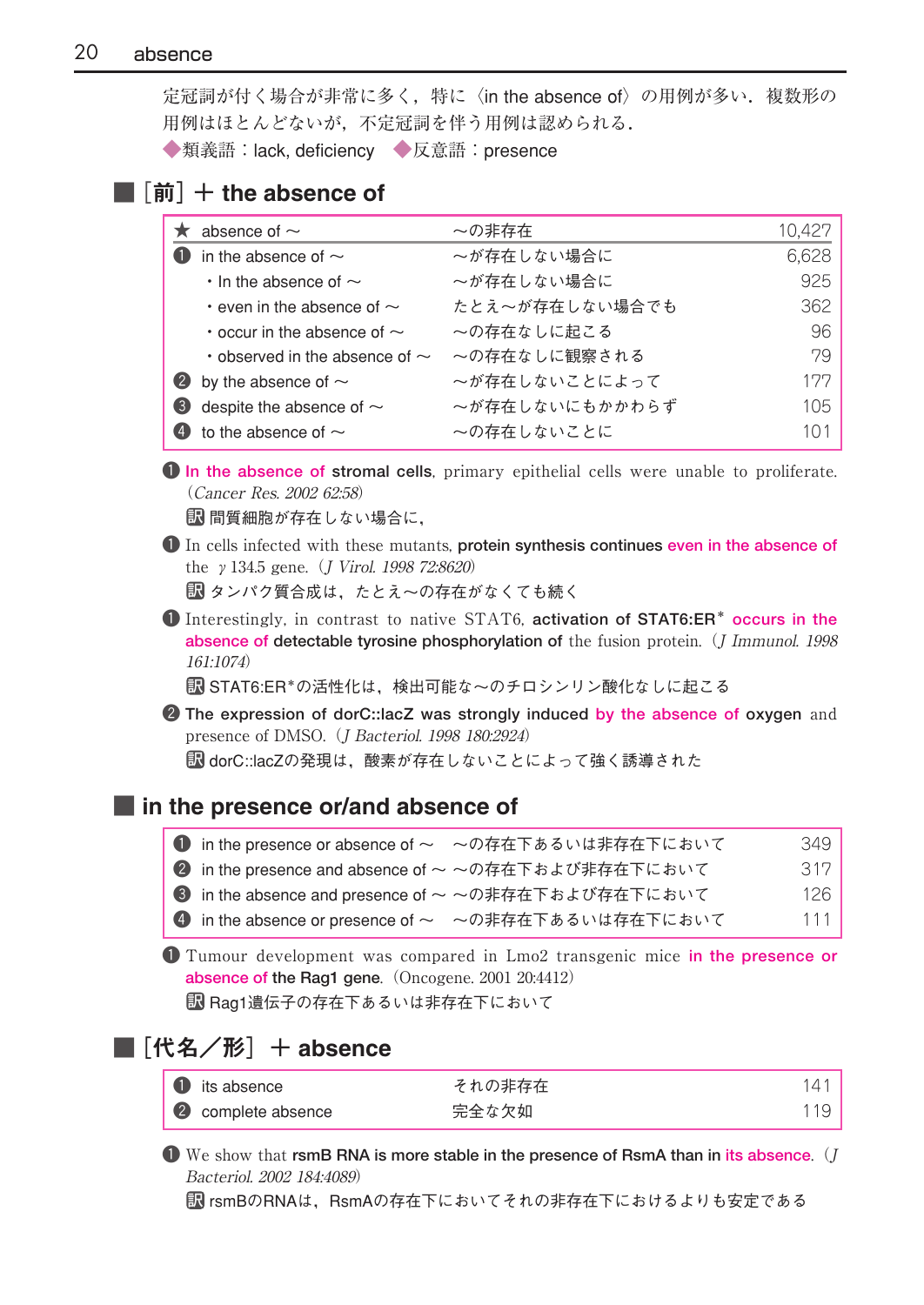**A**

| absent 胴欠けている/存在しない<br>◆類義語:deficient, defective ◆反意語:present              |                                                                                                                                                                             | 用例数 2.185                        |
|----------------------------------------------------------------------------|-----------------------------------------------------------------------------------------------------------------------------------------------------------------------------|----------------------------------|
|                                                                            |                                                                                                                                                                             |                                  |
| absent $+$ [前]                                                             |                                                                                                                                                                             |                                  |
| absent in $\sim$<br>O                                                      | ~において欠けている                                                                                                                                                                  | 849                              |
| absent from $\sim$                                                         | ~から欠けている                                                                                                                                                                    | 428                              |
| only 2 samples. ( <i>J Infect Dis. 2001 184:1480</i> )                     | <b>T</b> WT was the predominant morphotype in 26 (81%) of these samples and <b>was absent in</b>                                                                            |                                  |
| ■ ~は、2つのサンプルにおいてのみ欠けていた                                                    |                                                                                                                                                                             |                                  |
| mechanism. ( <i>J Biol Chem. 2001 276:31483</i> )<br>■ H4Ac16は、~の領域から欠けている | <b>2</b> We have also determined that <b>H4Ac16</b> is absent from a region of the X chromosome<br>that includes a gene known to be dosage-compensated by a MSL-independent |                                  |
| $\lceil$ 副 + absent                                                        |                                                                                                                                                                             | 55                               |
|                                                                            |                                                                                                                                                                             |                                  |
| completely absent<br>virtually absent<br>Natl Acad Sci USA, 2002 99:7628)  | 完全に欠けている<br>実質的に欠けている<br><b>This response was completely absent in mice deficient in PDE4B</b> but not PDE4D. ( <i>Proc</i><br>■■ この反応は,PDE4Bの欠損したマウスにおいて完全に欠けていた           |                                  |
| v<br>or absent                                                             |                                                                                                                                                                             |                                  |
|                                                                            |                                                                                                                                                                             |                                  |
| $\star \sim$ or absent<br>reduced or absent                                | ~あるいは欠如した<br>低下するかあるいは欠けている                                                                                                                                                 |                                  |
| <b>bsolute</b><br>⊮ 絶対の/完全な                                                | $\bullet$ In particular, Bmp4 mRNA is reduced or absent in Nkx2.1 <sup>-/-</sup> lungs. (Gene. 2004 327:25)<br>■ Bmp4メッセンジャーRNAは、Nkx2.1 <sup>-/-</sup> の肺において低下するかあるいは欠けている | 33<br>180<br>45<br>用例数 1<br>,182 |
| ◆類義語: obligate, complete                                                   |                                                                                                                                                                             |                                  |
| absolute $+$ [名]                                                           |                                                                                                                                                                             |                                  |
| O<br>absolute requirement<br>absolute configuration                        | 絶対要求性<br>絶対配置                                                                                                                                                               | 105                              |



◆類義語:completely, entirely, fully, quite, thoroughly, totally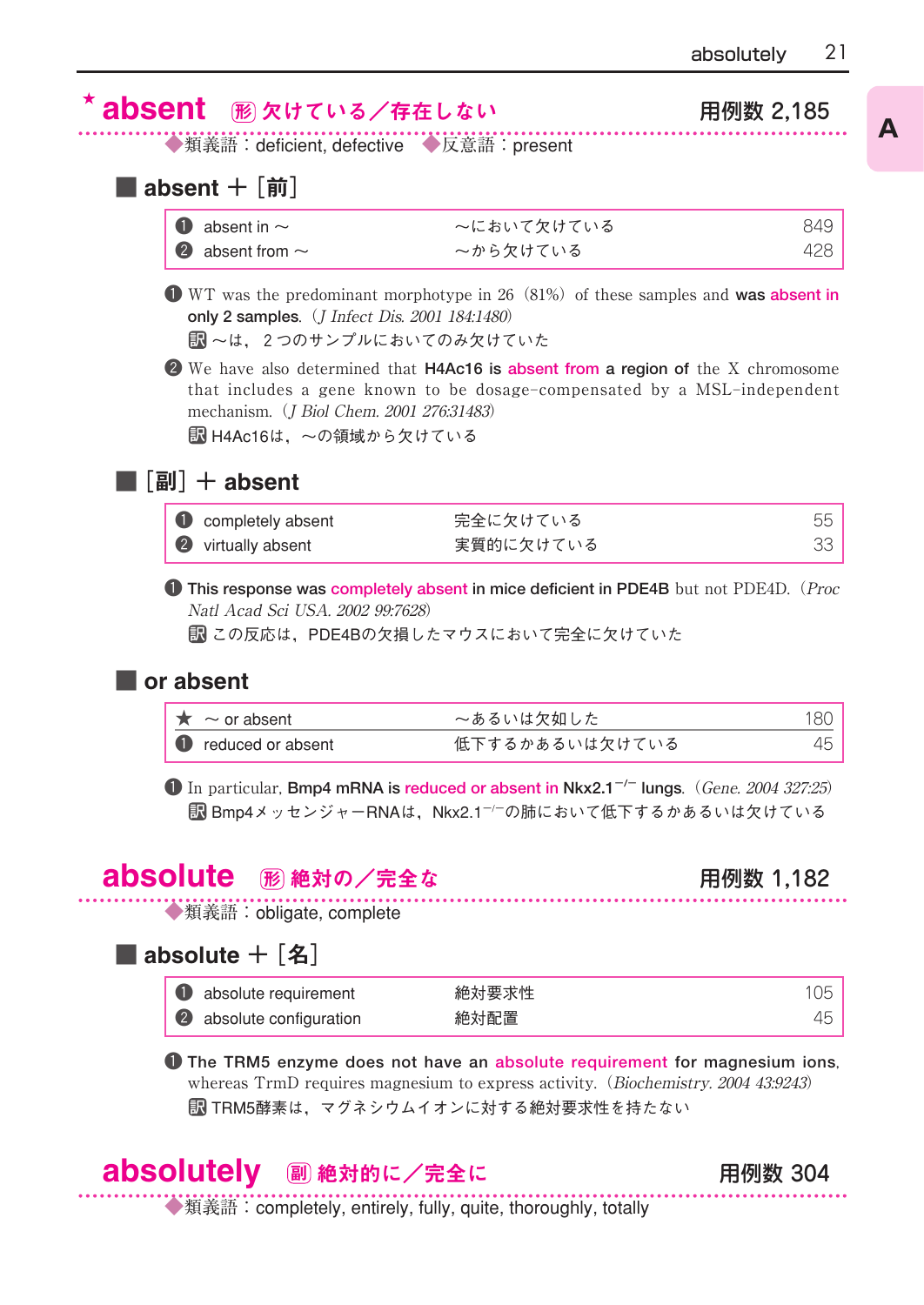### ■ absolutely + [過分/形]

| <b>O</b> absolutely required for         | ~のために絶対的に必要とされる | 131 |
|------------------------------------------|-----------------|-----|
| $\bullet$ absolutely dependent on $\sim$ | ~に完全に依存する       |     |

**1 Gol is absolutely required for Lit activation.** (*J Biol Chem. 2005 280:112*) Golは,Lit活性化のために絶対的に必要とされる 訳

## abundant 大量の/豊富な 用例数 1,894 形

◆類義語: massive, rich

#### ■ abundant in

| $\star$ abundant in $\sim$        | ~において豊富な   | 436 |
|-----------------------------------|------------|-----|
| $\bullet$ more abundant in $\sim$ | ~においてより豊富な | 76. |
| 2 most abundant in $\sim$         | ~において最も豊富な |     |

**1 CRF-IR cell bodies were more abundant in the submucosal plexus (29.9-38.0%) than** in the myenteric plexus. (J Comp Neurol. 2006 494:63)

CRF-IR細胞体は,筋層間神経叢においてより粘膜下神経叢(29.9-38.0%)において豊 訳 富であった

#### ■ $[$ 副 $]$  + abundant

| <b>D</b> most abundant            | 最も豊富な   | 4() |
|-----------------------------------|---------|-----|
| (2)<br>more abundant              | より豊富な   | 186 |
| $\cdot$ more abundant than $\sim$ | ~より豊富な  | 4() |
| (3)<br>less abundant              | より豊富でない | 63  |

1 **Astrocytes are the most abundant and functionally diverse glial population in** the vertebrate central nervous system (CNS). (Nature. 2005 438:360)

■■ アストロサイトは,〜において最も豊富で機能的に多様なグリアの集団である

## <mark>accelerate</mark> 動促進する/加速する インスタンの のかい 用例数 2,602

| accelerated  | 促進される/~を促進した | 1.486 |
|--------------|--------------|-------|
| accelerate   | ~を促進する       | 463   |
| accelerates  | ~を促進する       | 377   |
| accelerating | ~を促進する       | 276   |

主に他動詞として使われる.

◆類義語: facilitate, promote

#### ■ accelerated  $+$  [前]

| $\bullet$ accelerated by $\sim$ | ~によって促進される | 125 |
|---------------------------------|------------|-----|
| $\bullet$ accelerated in $\sim$ | ~において促進される | 59  |